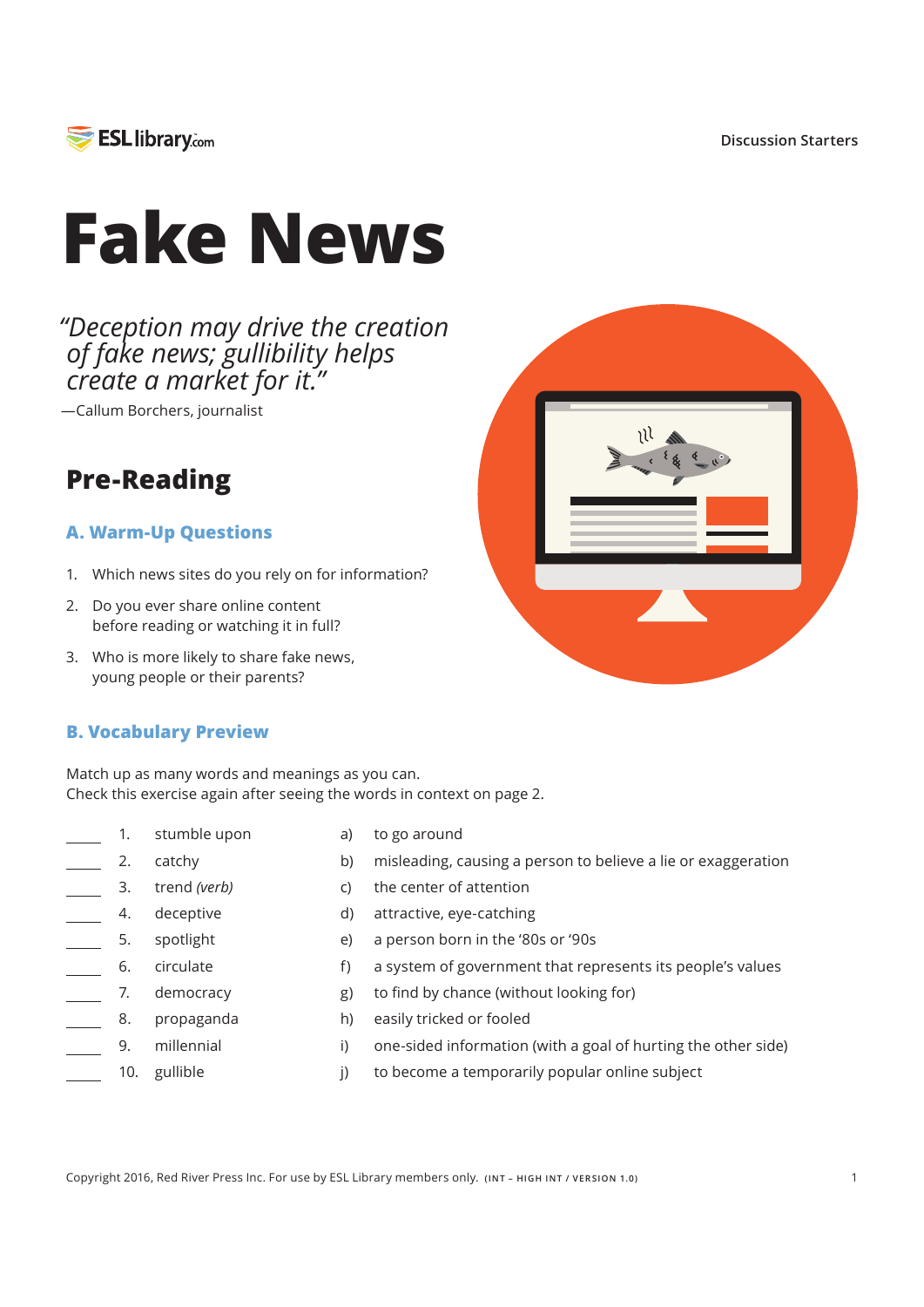

## **Vocabulary Review**

## **A. Recognizing Vocabulary**

Which word from page 1 is described in the sentence? More than one option may be possible. You may need to change the word form.

| # | <b>Sentence</b>                                                                 | Word |
|---|---------------------------------------------------------------------------------|------|
|   | I found an interesting article about Ivanka Trump in my newsfeed.               |      |
| 2 | False news often tricks you into clicking on an ad.                             |      |
| 3 | This is not real news. It's a <b>political advertisement</b> for the far right. |      |
| 4 | The hashtag #notmypresident is <b>popular</b> on Twitter right now.             |      |
| 5 | That younger generation prefers Snapchat to Facebook.                           |      |
| 6 | She shared the article because it had an <b>attractive</b> headline.            |      |
|   | I admit it. I'm easily deceived. Tell me anything and I will believe it.        |      |
| 8 | Have you heard the news that is going around about the election recount?        |      |

### **B. Complete the Sentences**

Complete the sentences using vocabulary from page 1. You may need to change the word forms.

- 1. Don't trust the election polls. Vote! This era of misinformation threatens our *warrely* ...
- 2.  $\frac{1}{2}$  spend a lot of time on their mobile devices.
- 3. I need to write a <del>witch the state of the state of</del> title for my blog post.
- 4. The oil spill brought ocean pollution into the *valuarity* . Now #oceangarbage is trending on Twitter.
- 5. The news from that site is \_\_\_\_\_\_\_\_\_\_\_\_\_\_\_\_\_\_\_\_\_\_\_\_\_\_\_. Always check the source before you share a link.
- 6. Where did you \_\_\_\_\_\_\_\_\_\_\_\_\_\_\_\_\_\_\_\_\_\_\_\_\_\_\_\_\_that news? Please don't say you saw it on Facebook.
- 7. I'm not ɅɅɅɅɅɅɅɅɅɅɅɅ ! I fell for the headline, but after I read the article, I knew it was fake.
- 8. I wonder why #notdead is \_\_\_\_\_\_\_\_\_\_\_\_\_\_\_\_\_\_\_\_\_\_\_\_\_. Maybe that article about the singer was a hoax.

Copyright 2016, Red River Press Inc. For use by ESL Library members only. **(INT – HIGH INT / VERSION 1.0)** 3